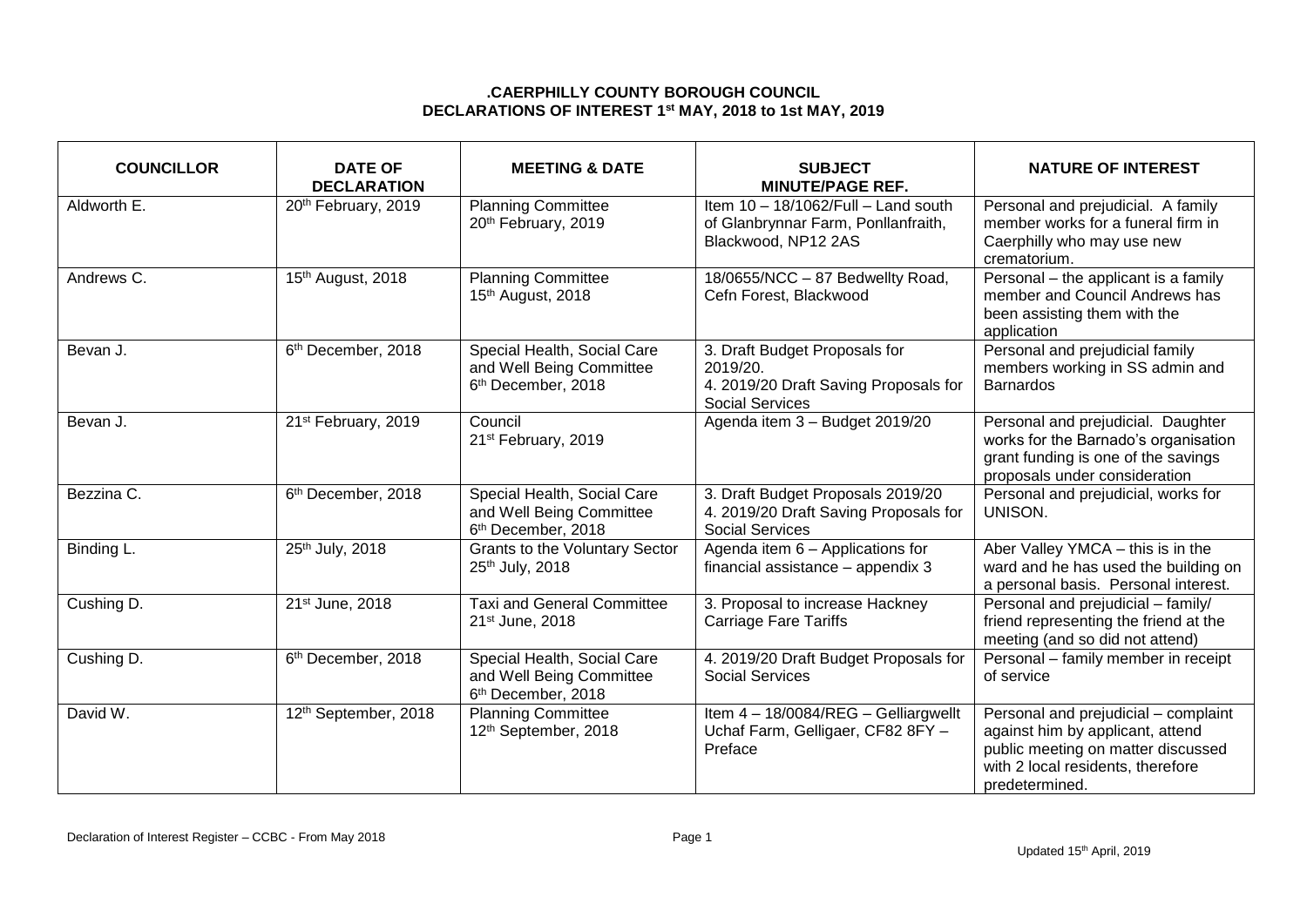| <b>COUNCILLOR</b> | <b>DATE OF</b><br><b>DECLARATION</b> | <b>MEETING &amp; DATE</b>                                                              | <b>SUBJECT</b><br><b>MINUTE/PAGE REF.</b>                                                                 | <b>NATURE OF INTEREST</b>                                                                                                                                                         |
|-------------------|--------------------------------------|----------------------------------------------------------------------------------------|-----------------------------------------------------------------------------------------------------------|-----------------------------------------------------------------------------------------------------------------------------------------------------------------------------------|
| Davies D.T.       | 22 <sup>nd</sup> January, 2019       | Council<br>22 <sup>nd</sup> January, 2019                                              | Agenda item no. 12 - CCBC<br>response to the reform of Fire and<br>Rescue Authorities white paper         | Members of the South Wales Fire and<br>Rescue Authority - personal interests<br>only                                                                                              |
| Davies M.         | 18th July, 2018                      | <b>Planning Committee</b><br>18th July, 2018                                           | $7. - 18/0429$ /Full - land at grid ref<br>319863 198707 Pleasant View, South<br>Lane, Croespenmaen       | Personal interest                                                                                                                                                                 |
| Davies T.         | 13th December, 2018                  | Council<br>13th December, 2018                                                         | Agenda item no 14 - internal<br>investigation of senior officer.<br>Additional financial provision        | Member of Investigation and<br>Disciplinary Committee. Personal<br>and prejudicial interest.                                                                                      |
| Elsbury C.        | 22 <sup>nd</sup> January, 2019       | Council<br>22 <sup>nd</sup> January, 2019                                              | Agenda item no. 12 - CCBC<br>response to the reform of Fire and<br>Rescue Authorities white paper         | Members of the South Wales Fire and<br>Rescue Authority - personal interests<br>only                                                                                              |
| Farina-Child A.   | 19th February, 2019                  | <b>Education for Life Scrutiny</b><br>Committee<br>19th February, 2019                 | Agenda item 10 - Education Capital<br>2019/20                                                             | Personal and prejudicial - he is on<br>the board of governors for Blackwood<br>comprehensive and a family member<br>is a member of staff at the school. He<br>left for this item. |
| Forehead E.       | 29th May, 2018                       | <b>Policy &amp; Resources Scrutiny</b><br>Committee<br>29th May, 2018                  | 8. Homelessness Strategy and Action<br>Plan 2018                                                          | Personal and prejudicial - employed<br>by a company named in the report                                                                                                           |
| Forehead E.       | 3rd December, 2019                   | <b>Special Policy and Resources</b><br><b>Scrutiny Committee</b><br>3rd December, 2019 | Agenda item $4 - 2019/20 - \text{Draff}$<br>Savings Proposals for Corporate<br>Services and Misc. Finance | Personal - supporting people<br>mentioned in report and works for a<br>supporting people provider                                                                                 |
| George N.         | 13th June, 2018                      | Cabinet<br>13th June, 2018                                                             | 7. Risca - Tesco Development S.106<br><b>Agreement Commitment of Funding</b>                              | Personal and prejudicial Local Ward<br>Member                                                                                                                                     |
| George N.         | 25th July, 2018                      | Cabinet<br>25th July, 2018                                                             | 9. Draft Caerphilly Homes Asset<br><b>Management Strategy</b>                                             | Personal                                                                                                                                                                          |
| George N.         | 12th September, 2018                 | <b>Special Cabinet</b><br>12 <sup>th</sup> September, 2018                             | 4. Caerphilly Homes Asset<br><b>Management Strategy</b>                                                   | Personal interest - Council tenant                                                                                                                                                |
| George N.         | 13th December, 2018                  | Council<br>13th December, 2018                                                         | Agenda item no 14 - internal<br>investigation of senior officer.<br>Additional financial provision        | Member of Investigation and<br>Disciplinary Committee. Personal<br>and prejudicial interest.                                                                                      |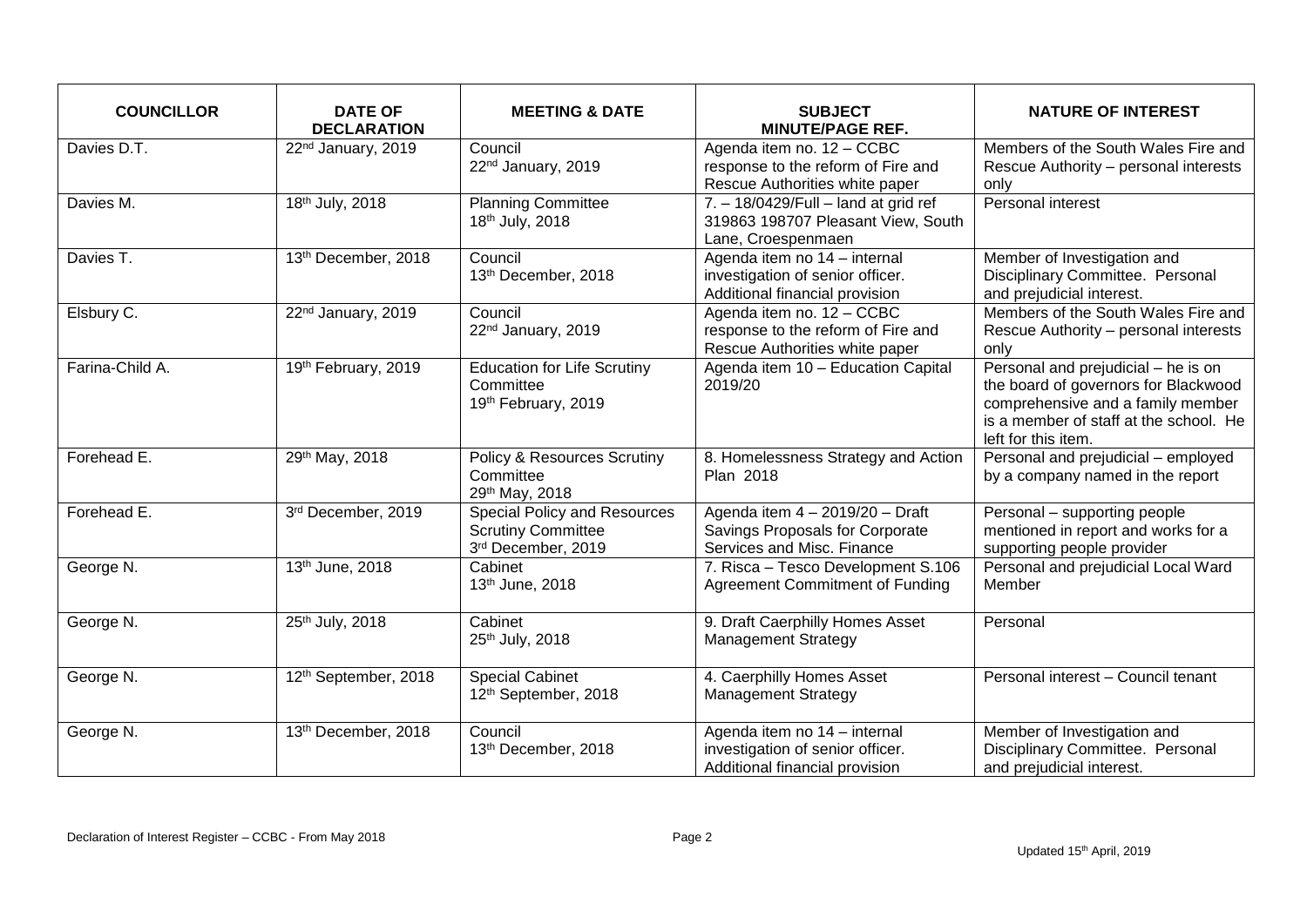| <b>COUNCILLOR</b> | <b>DATE OF</b><br><b>DECLARATION</b> | <b>MEETING &amp; DATE</b>                                                                   | <b>SUBJECT</b><br><b>MINUTE/PAGE REF.</b>                                                          | <b>NATURE OF INTEREST</b>                                                                                          |
|-------------------|--------------------------------------|---------------------------------------------------------------------------------------------|----------------------------------------------------------------------------------------------------|--------------------------------------------------------------------------------------------------------------------|
| George N.         | 30th January, 2019                   | Cabinet<br>30th January, 2019                                                               | Agenda item 6 - Housing Revenue<br>Account Charges 2019/2020                                       | Garage lease holder - personal<br>interest                                                                         |
| Gordon C.         | 17th October, 2018                   | Cabinet<br>17th October, 2018                                                               | Agenda item 6.<br>Domiciliary Care Framework                                                       | Personal and prejudicial interest.<br>Close friend with service provider                                           |
| Gordon C.         | 14th November, 2018                  | Cabinet<br>14th November, 2018                                                              | 6. Draft Sport and Recreation<br><b>Strategy 2019-2029</b>                                         | Personal and prejudicial service users<br>to Pontllanfraith Leisure Centre                                         |
| Gordon C.         | 13th December, 2018                  | Council<br>13th December, 2018                                                              | Agenda item no 14 - internal<br>investigation of senior officer.<br>Additional financial provision | Member of Investigation and<br>Disciplinary Committee. Personal<br>and prejudicial interest.                       |
| Gordon C.         | 13th March, 2019                     | Cabinet<br>13th March, 2019                                                                 | Agenda item 10 - non-residential<br>Social Services charging                                       | Personal and prejudicial - mother-in-<br>law in receipt of services                                                |
| Gordon C.         | 10th April, 2019                     | Cabinet<br>10th April, 2019                                                                 | Pontllanfraith Leisure Centre                                                                      | Service User                                                                                                       |
| Gough R.          | 25th July, 2018                      | <b>Grants to the Voluntary Sector</b><br>25th July, 2018                                    | Agenda item 6 - applications for<br>financial assistance - appendix 3                              | Personal interest - Llanbradach<br>Community Centre - Chairman                                                     |
| Gough R.W.        | 18th December, 2018                  | Special Regeneration and<br><b>Environment Scrutiny</b><br>Committee<br>18th December, 2019 | Agenda item 3 - draft budget<br>proposals - Appendix 4 - Community<br>Centre proposals             | Personal and prejudicial -<br>involvement with Community Centre<br><b>Management Committee</b>                     |
| Hardacre D.T.     | 23rd January, 2019                   | <b>Planning Committee</b><br>23rd January, 2019                                             | 9. 18/0551/OUT - New Road, Gelli<br>Haf, Pontllanfraith                                            | Personal and prejudicial - applicant is<br>a friend                                                                |
| Higgs A.          | 5 <sup>th</sup> December, 2018       | <b>Voluntary Sector Liaison</b><br>Committee<br>5th December, 2018                          | All agenda items                                                                                   | Personal - CCBC representative on<br>the GAVO Executive Board                                                      |
| Hussy A.          | 22 <sup>nd</sup> January, 2019       | Council<br>22 <sup>nd</sup> January, 2019                                                   | Agenda item no. 12 - CCBC<br>response to the reform of Fire and<br>Rescue Authorities white paper  | Members of the South Wales Fire and<br>Rescue Authority - personal interests<br>only                               |
| Johnson G.        | 22 <sup>nd</sup> January, 2019       | Council<br>22 <sup>nd</sup> January, 2019                                                   | Agenda item no. 10 - Civil Parking<br>Enforcement - progress report                                | Street on which he lives is permitted,<br>although he is not personally a permit<br>older - personal interest only |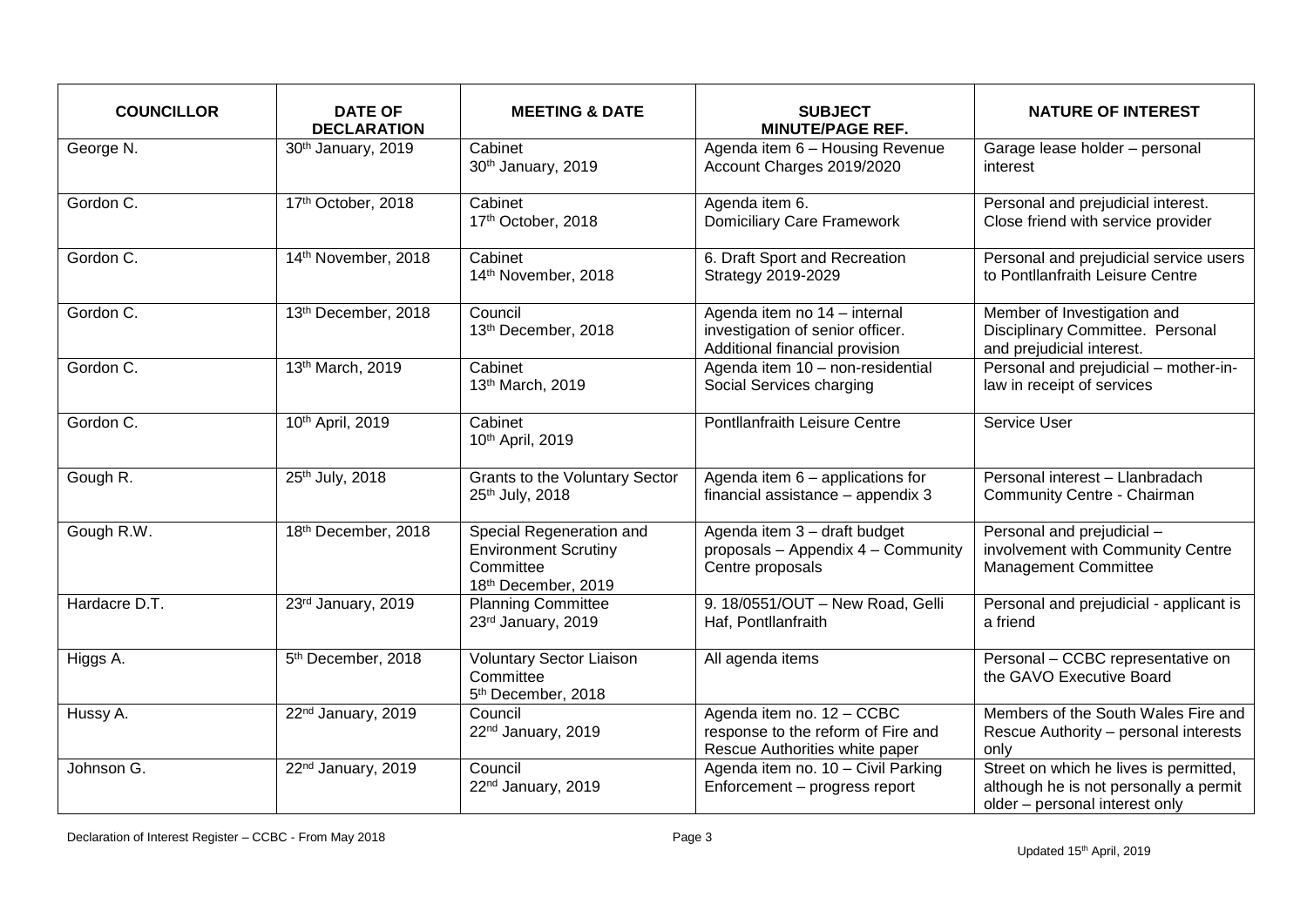| <b>COUNCILLOR</b> | <b>DATE OF</b><br><b>DECLARATION</b> | <b>MEETING &amp; DATE</b>                                                                   | <b>SUBJECT</b><br><b>MINUTE/PAGE REF.</b>                                                                                | <b>NATURE OF INTEREST</b>                                                                                                                            |
|-------------------|--------------------------------------|---------------------------------------------------------------------------------------------|--------------------------------------------------------------------------------------------------------------------------|------------------------------------------------------------------------------------------------------------------------------------------------------|
| Jones B.          | 17th May, 2018                       | <b>Caerphilly Homes Task Group</b><br>17th May, 2018                                        | All items:- 4. Flat accommodation at<br>Risca Road, Pontlottyn and The<br>Grove Fochriw and Information items<br>$5 - 7$ | Personal interest (not prejudicial) -<br>Council tenant                                                                                              |
| Jones B.          | 1st November, 2018                   | <b>Caerphilly Homes Task Group</b><br>1st November, 2018                                    | All agenda items                                                                                                         | Personal interest as a Council tenant                                                                                                                |
| Jones B.          | 14th February, 2019                  | Caerphilly Homes Task Group<br>14th February, 2019                                          | All agenda items.                                                                                                        | Personal - Council tenant                                                                                                                            |
| Jones B.A.        | 25th July, 2018                      | Cabinet<br>25th July, 2018                                                                  | 9. Draft Caerphilly Homes Asset<br><b>Management Strategy</b>                                                            | Personal                                                                                                                                             |
| Jones B.A.        | 12th September, 2018                 | <b>Special Cabinet</b><br>12th September, 2018                                              | 4. Caerphilly Homes Asset<br><b>Management Strategy</b>                                                                  | Personal interest - Council tenant                                                                                                                   |
| Jones B.A.        | 30th January, 2019                   | Cabinet<br>30th January, 2019                                                               | Agenda item 6 - Housing Revenue<br>Account Charges 2019/2020                                                             | Council house tenant. Personal<br>interest                                                                                                           |
| Leonard A.        | 6 <sup>th</sup> December, 2018       | Special Health, Social Care<br>and Well Being Committee<br>6 <sup>th</sup> December, 2018   | 3. Draft Budget Proposals                                                                                                | Prejudicial, is a teacher                                                                                                                            |
| Leonard P.        | 11 <sup>th</sup> December, 2019      | <b>Regeneration and Environment</b><br>Scrutiny Committee - 11th<br>December, 2018          | Agenda item 8 - Review of<br><b>Tourism/Town Centre Events</b><br>Programme                                              | Personal - shop owner in Risca and<br>member of Risca East Community<br>Council                                                                      |
| Leonard P.        | 18th December, 2018                  | Special Regeneration and<br><b>Environment Scrutiny</b><br>Committee<br>18th December, 2019 | Agenda item 3 - draft budget<br>proposals - Appendix 4 - Community<br>Centre proposals                                   | Personal and prejudicial -<br>involvement with Community Centre<br><b>Management Committee</b>                                                       |
| Miles B           | 15th August, 2018                    | <b>Planning Committee</b><br>15th August, 2018                                              | 4 & 5 17/0973/Full and 18/0084/Ret -<br>Gelliargwellt Uchf Farm                                                          | Family members owns lands outside<br>of the borough which is rented to a<br>tenant identified in the applicants<br>main competitor                   |
| Miles B.          | 20th February, 2019                  | <b>Planning Committee</b><br>20th February, 2019                                            | Item 5 - 19/0011/Full - Gelliargwelt<br>Uchaf Farm, Gelligaer Road,<br>Gelligaer, Hegnoed, CF82 8FY                      | Family member owns land outside of<br>Borough which is rented to a<br>competitor of the applicant and the<br>application relates to the quarry work. |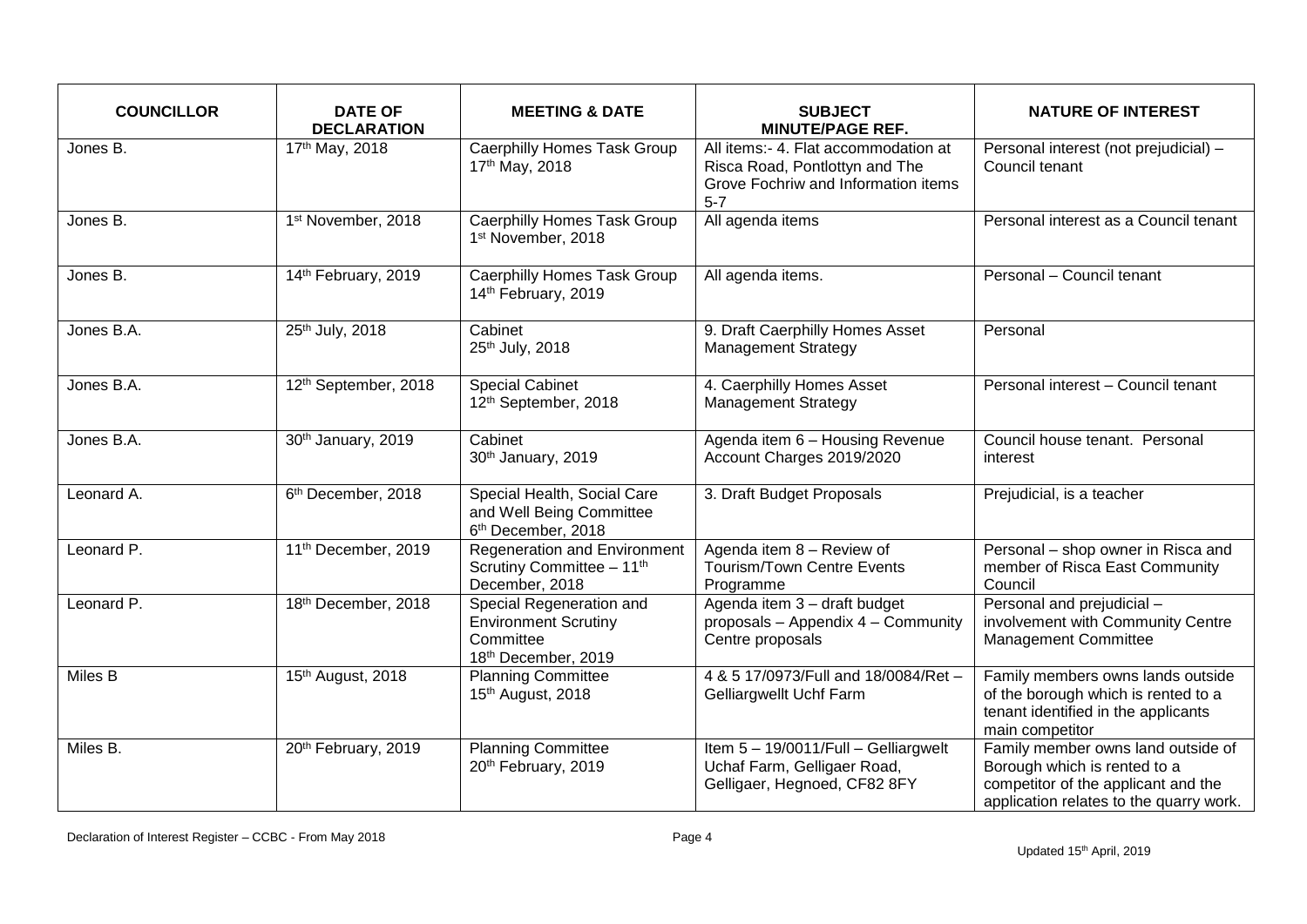| <b>COUNCILLOR</b> | <b>DATE OF</b><br><b>DECLARATION</b> | <b>MEETING &amp; DATE</b>                                                                   | <b>SUBJECT</b><br><b>MINUTE/PAGE REF.</b>                                                                                          | <b>NATURE OF INTEREST</b>                                                                      |
|-------------------|--------------------------------------|---------------------------------------------------------------------------------------------|------------------------------------------------------------------------------------------------------------------------------------|------------------------------------------------------------------------------------------------|
| Morgan S.         | 25th July, 2018                      | Cabinet<br>25th July, 2018                                                                  | 6. Revised national home<br>improvements loan schemes and<br>associated amendments to the<br>private sector housing renewal policy | Personal                                                                                       |
| Morgan S.         | 19th September, 2018                 | Cabinet<br>19th September, 2018                                                             | 5. To adopt the WG High Street Rate<br>Relief Scheme 2018/19 Grant<br>Funding                                                      | Personal and prejudicial interests -<br>property owner                                         |
| Morgan S.         | 17th October, 2018                   | Cabinet<br>17th October, 2018                                                               | Agenda item 6.<br><b>Domiciliary Care Framework</b>                                                                                | Personal and prejudicial interest.<br>Close friend with service provider                       |
| Morgan S.         | 24th April, 2019                     | Cabinet<br>24th April, 2019                                                                 | <b>Own Commercial Properties</b>                                                                                                   | Own Commercial properties                                                                      |
| Parry T.          | 17th July, 2018                      | Council<br>17th July, 2018                                                                  | 10. To reaffirm Council Tax to apply<br>discount in respect of unoccupied<br>dwellings                                             | Executor of an unoccupied dwelling                                                             |
| Poole D.V.        | 25th July, 2018                      | Cabinet<br>25th July, 2018                                                                  | 6. Revised national home<br>improvements loan schemes and<br>associated amendments to the<br>private sector housing renewal policy | Personal                                                                                       |
| Poole D.V.        | 27th February, 2019                  | Cabinet<br>27th February, 2019                                                              | Agenda item 4 - Bedwellty School<br><b>Playing Fields</b>                                                                          | Personal and prejudicial - resides<br>opposite the site referred to.                           |
| Preece D.         | 3rd September, 2018                  | <b>Pensions Committee</b><br>3rd August, 2018                                               | 4. Application for early retirement                                                                                                | Personal and prejudicial. Applicant is<br>known to him.                                        |
| Preece D.W.R.     | 20th September, 2018                 | Taxi & General Sub-Committee<br>20th September, 2018                                        | 5. Application for hackney<br>carriage/private hire vehicle. App 1.1<br>(a)                                                        | Personal and prejudicial - applicant<br>known to him                                           |
| Ridgewell J.      | 18th December, 2018                  | Special Regeneration and<br><b>Environment Scrutiny</b><br>Committee<br>18th December, 2019 | Agenda item 3 - draft budget<br>proposals - Appendix 4 - Community<br>Centre proposals                                             | Personal and prejudicial -<br>involvement with Community Centre<br><b>Management Committee</b> |
| Saralis R.        | 25th July, 2018                      | Grants to the Voluntary Sector<br>25th July, 2018                                           | Agenda item 6 - Applications for<br>financial assistance - appendix 3                                                              | Personal interest - Oakdale<br>Community Centre - on Management<br>Committee                   |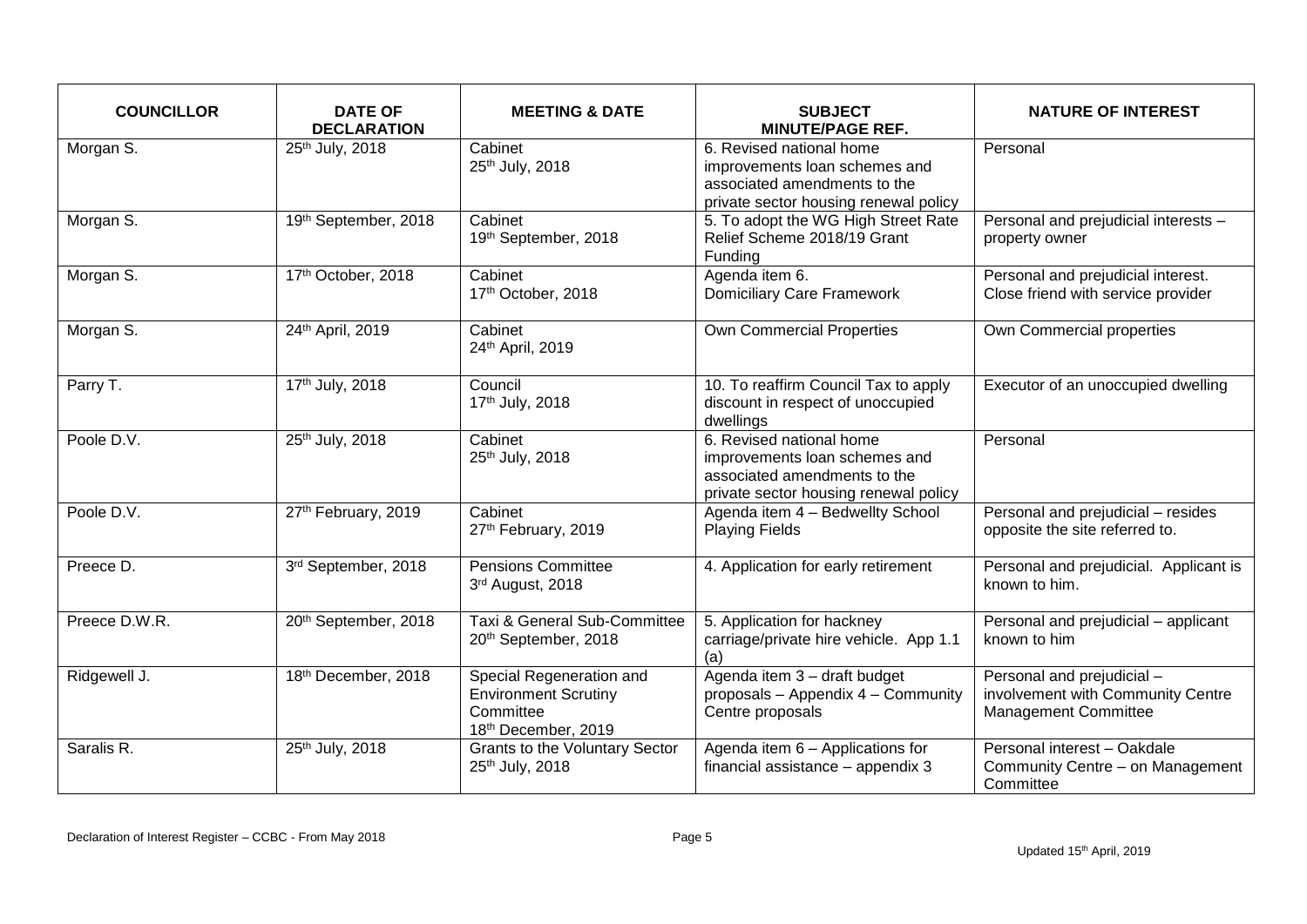| <b>COUNCILLOR</b> | <b>DATE OF</b><br><b>DECLARATION</b> | <b>MEETING &amp; DATE</b>                                                                   | <b>SUBJECT</b><br><b>MINUTE/PAGE REF.</b>                                                                                          | <b>NATURE OF INTEREST</b>                                                                                                                                     |
|-------------------|--------------------------------------|---------------------------------------------------------------------------------------------|------------------------------------------------------------------------------------------------------------------------------------|---------------------------------------------------------------------------------------------------------------------------------------------------------------|
| Simmonds J.       | 20th February, 2019                  | <b>Planning Committee</b><br>20th February, 2019                                            | Item 10 - 18/1062/Full - Land South<br>of Glanbrynnar Farm, Pontllanfraith,<br>Blackwood, NP12 2AS                                 | Personal and prejudicial -<br>representative on the Crematorium<br>Board                                                                                      |
| Stenner E.        | 17th July, 2018                      | Council<br>17th July, 2018                                                                  | 10. To reaffirm Council Tax to apply<br>discount in respect of unoccupied<br>dwellings                                             | Owns an unoccupied dwelling                                                                                                                                   |
| Stenner E.        | 25th July, 2018                      | Cabinet<br>25th July, 2018                                                                  | 6. Revised national home<br>improvements loan schemes and<br>associated amendments to the<br>private sector housing renewal policy | Personal                                                                                                                                                      |
| Taylor J.         | 20th February, 2019                  | <b>Planning Committee</b><br>20th February, 2019                                            | Item 10 - 18/1062/Full - Land South<br>of Glanbrynnar Farm, Pontllanfraith,<br>Blackwood, NP12 2AS                                 | Personal and prejudicial -<br>representative on the Crematorium<br>Board                                                                                      |
| Whitcombe A.      | 7 <sup>th</sup> March, 2019          | Council<br>7 <sup>th</sup> March, 2019                                                      | 10 - Cardiff Capital Regional City<br>Deal                                                                                         | Personal interest. Managed project<br>linked to City Deal                                                                                                     |
| Whiting R.        | 18th July, 2018                      | <b>Planning Committee</b><br>18th July, 2018                                                | 9. - 18/0409/Full - Land at grid ref<br>324887 190651 16024 Road, Ty<br>Sign, Risca                                                | Personal and prejudicial interest                                                                                                                             |
| Whiting R.        | 10th October, 2018                   | <b>Planning Committee</b><br>10th October, 2018                                             | Item 5-18/0793/RH-Plot I, land<br>adjacent to Islwyn Indoor Bowls<br>Centre, Gelli Lane, Pontllanfraith                            | Personal and prejudicial -<br>acquaintance of owner and another<br>plot on the same site and the decision<br>on the application may affect the<br>other part. |
| Whiting R.        | 5 <sup>th</sup> December, 2018       | Voluntary Sector Liaison<br>Committee<br>5 <sup>th</sup> December, 2018                     | 5. Draft Budget Proposals for 2019/20                                                                                              | Personal - former trustee of Channel<br><b>View Community Centre</b>                                                                                          |
| Whiting R.        | 20th March, 2019                     | <b>Planning Committee</b><br>20th March, 2019                                               | Agenda Item 5 - 19/0053/Full -<br>Rowan Road, Risca                                                                                | Personal Prejudicial interest, former<br>Trustee of Channel View Community<br>Centre                                                                          |
| Williams T.J.     | 18th December, 2018                  | Special Regeneration and<br><b>Environment Scrutiny</b><br>Committee<br>18th December, 2019 | Agenda item 3 - draft budget<br>proposals - Appendix 4 - Community<br>Centre proposals                                             | Personal and prejudicial -<br>involvement with Community Centre<br><b>Management Committee</b>                                                                |
| Williams T.J.     | 26th March, 2019                     | <b>Regeneration &amp; Environment</b><br><b>Scrutiny Committee</b><br>26th March, 2019      | 90 Pontllanfraith Leisure Centre                                                                                                   | Personal interest - local authority<br>governor for Blackwood<br><b>Comprehensive School</b>                                                                  |